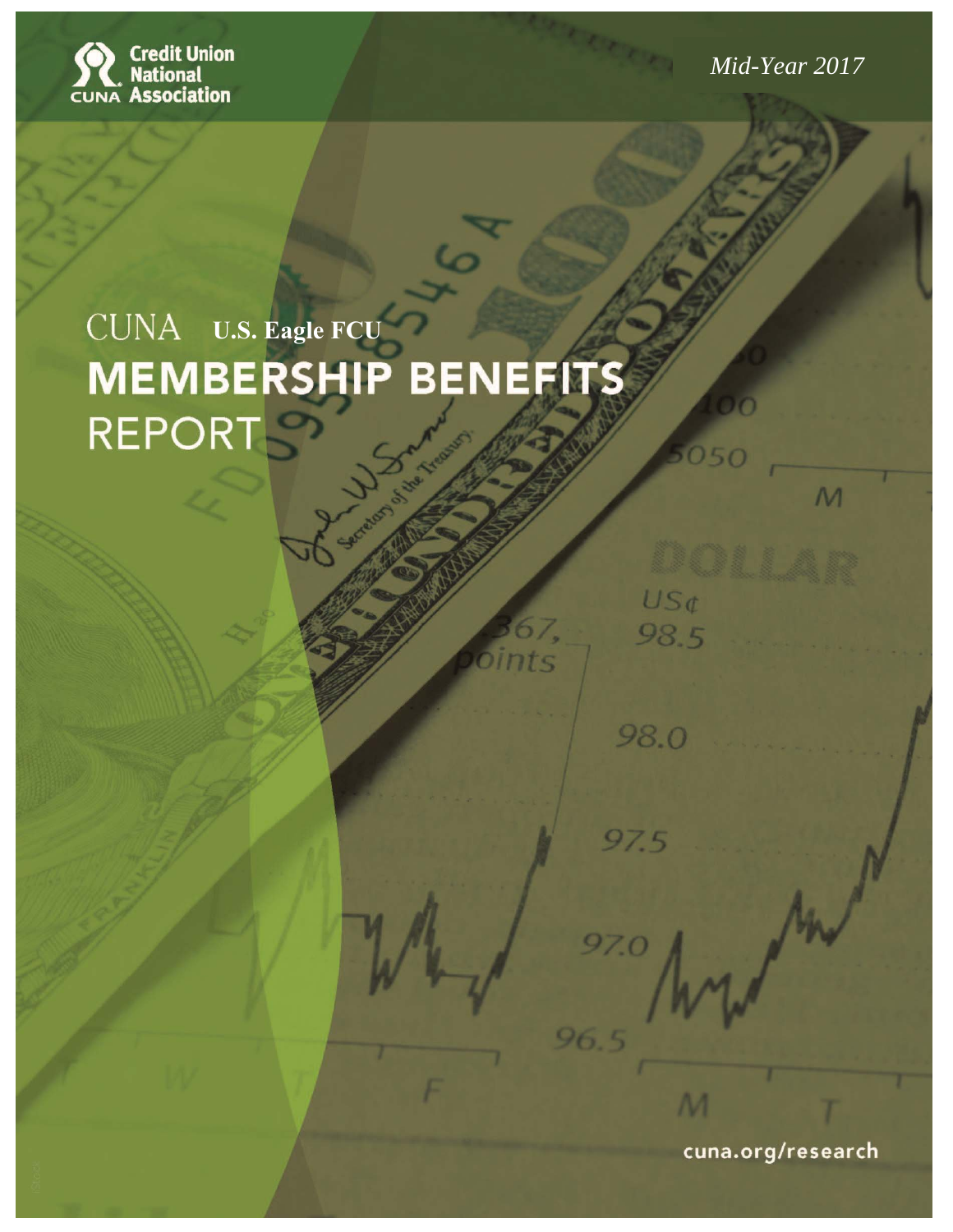## **U.S. Eagle FCU**

## The Benefits of Membership

Credit unions generally provide financial benefits to members through lower loan rates, higher savings rates, and fewer fees than banking institutions.

The Credit Union National Association (CUNA) estimates that U.S. Eagle FCU provided \$15,602,946 in direct financial benefits to its 83,160 members during the twelve months ending June 2017 (1).

#### These benefits are equivalent to \$188 per member or \$356 per member household (2).

The per-member and per-household member benefits delivered by U.S. Eagle **FCU** are substantial. But, these benefits are reported as averages. Mathematically, that means the total benefits you provide are divided across all members (or all member households) - even those who conduct very little financial business with the credit union.

For example, financing a \$30,000 new automobile for 60 months at U.S. Eagle **FCU** will save members an average \$338 per year in interest expense compared to what they would pay at a banking institution in the state. That's approximately \$1,690 in savings over 5 years.

Further, loyal members(3) - those who use the credit union extensively - often receive total financial benefits that are much greater than the average.

CUNA estimates that U.S. Eagle FCU provided loyal high-use member households \$1110 in direct financial benefits during the twelve month period.

U.S. Eagle FCU excels in providing member benefits in many loan and savings products. In particular, U.S. Eagle FCU offers lower loan rates on the following accounts: new car loans, used car loans, home equity loans, credit cards loans.

U.S. Eagle FCU also pays its members higher dividends on the following accounts: regular savings, share draft checking, money market accounts, certificate accounts, IRAs.



Source: Datatrac, NCUA, and CUNA.

<sup>(1)</sup> Rates and fees as of 8/7/2017.

<sup>(2)</sup> Assumes 1.9 credit union members per household.

<sup>(3)</sup> A "loyal member" is assumed to have a \$30,000, 60-month new auto loan, a classic credit card with an average balance of \$5,000, a \$200,000, 30-year fixed rate mortgage (a 30-year fixed rate mortgage is replaced with a 5-year adjustable rate mortgage if it yields a greater benefit as it is assumed more in demand) , \$5,000 in an interest-bearing checking account, \$10,000 in a one-year certificate account, and \$5,000 in a money market account.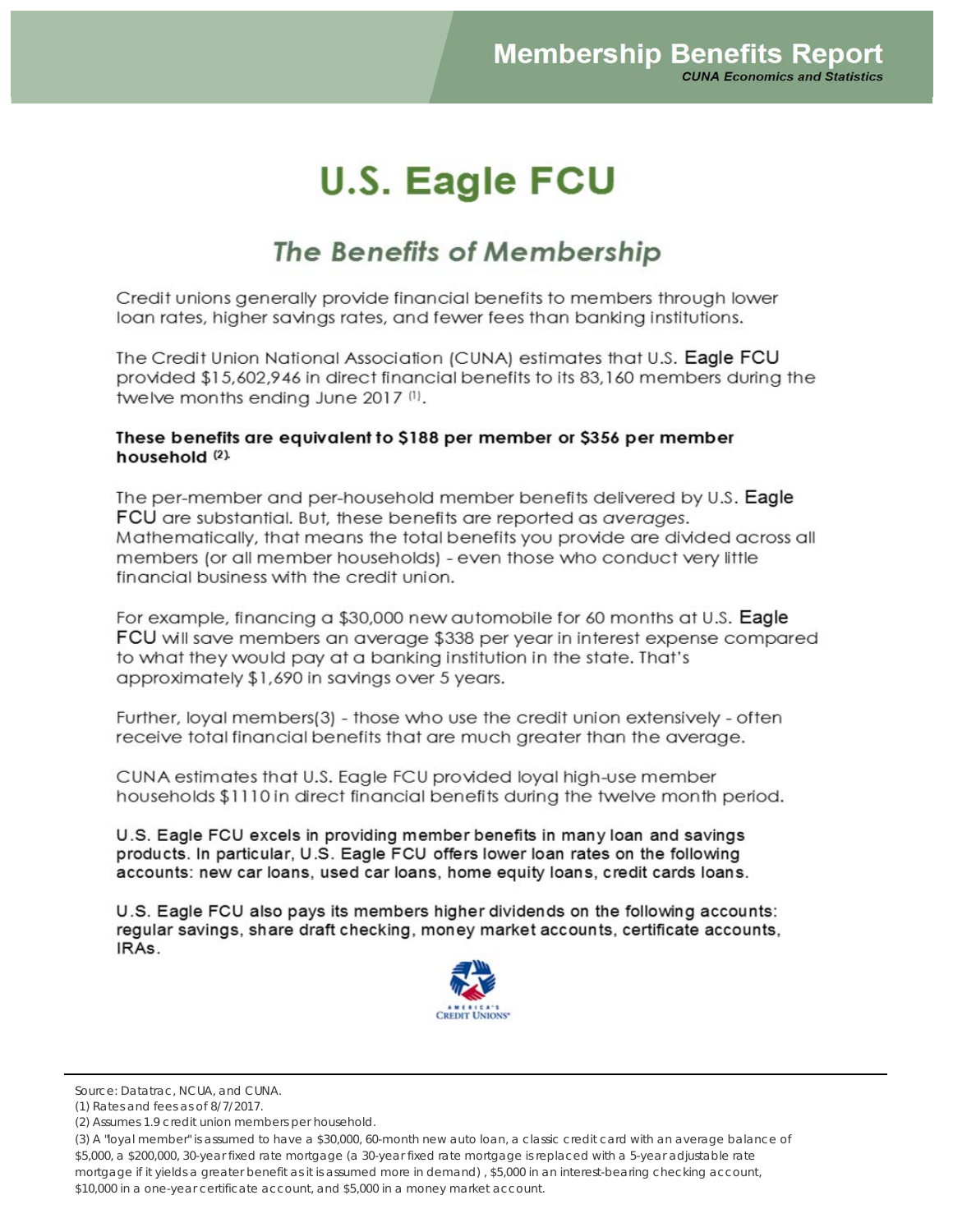#### **Loan Product Comparative Interest Rates (%)**

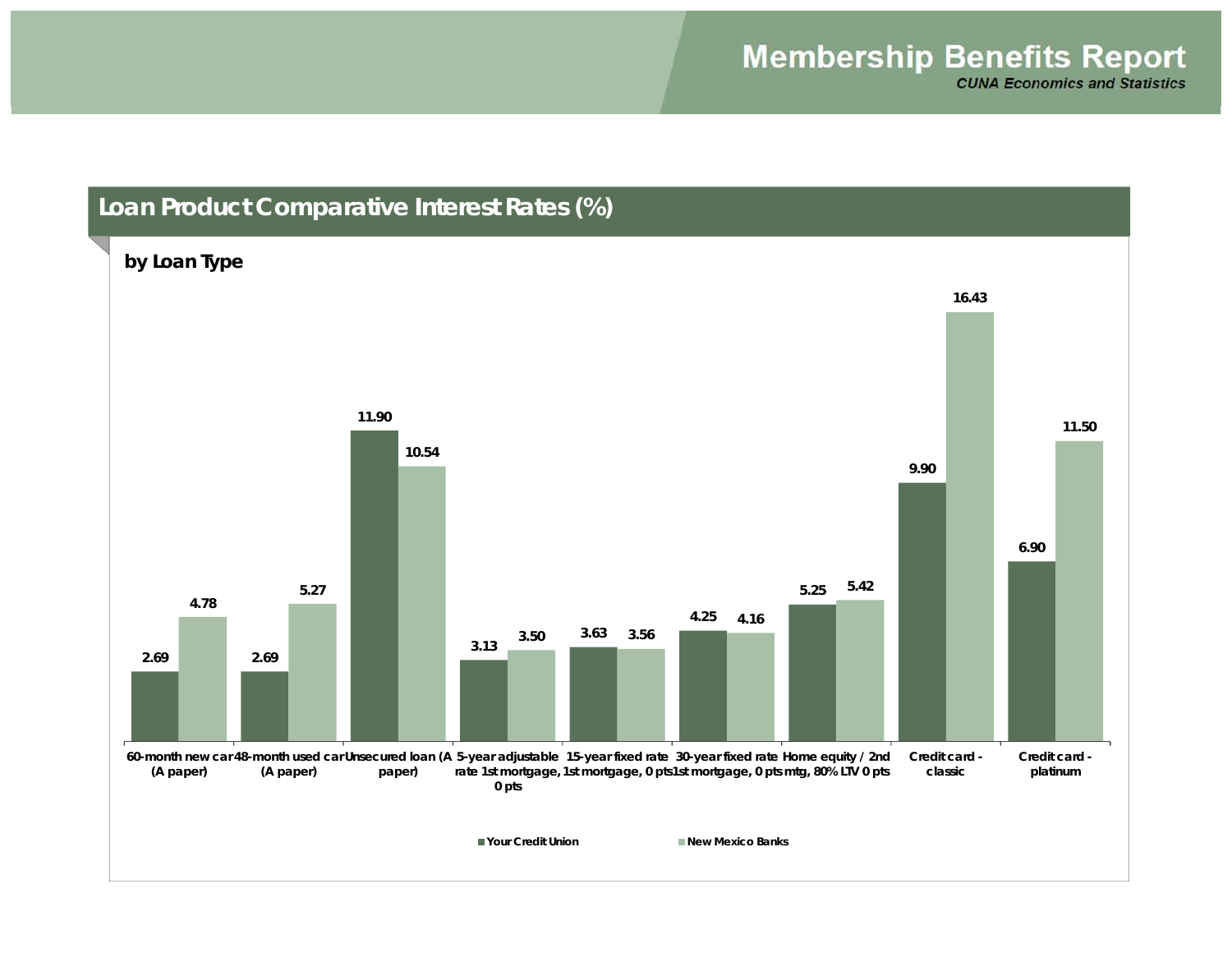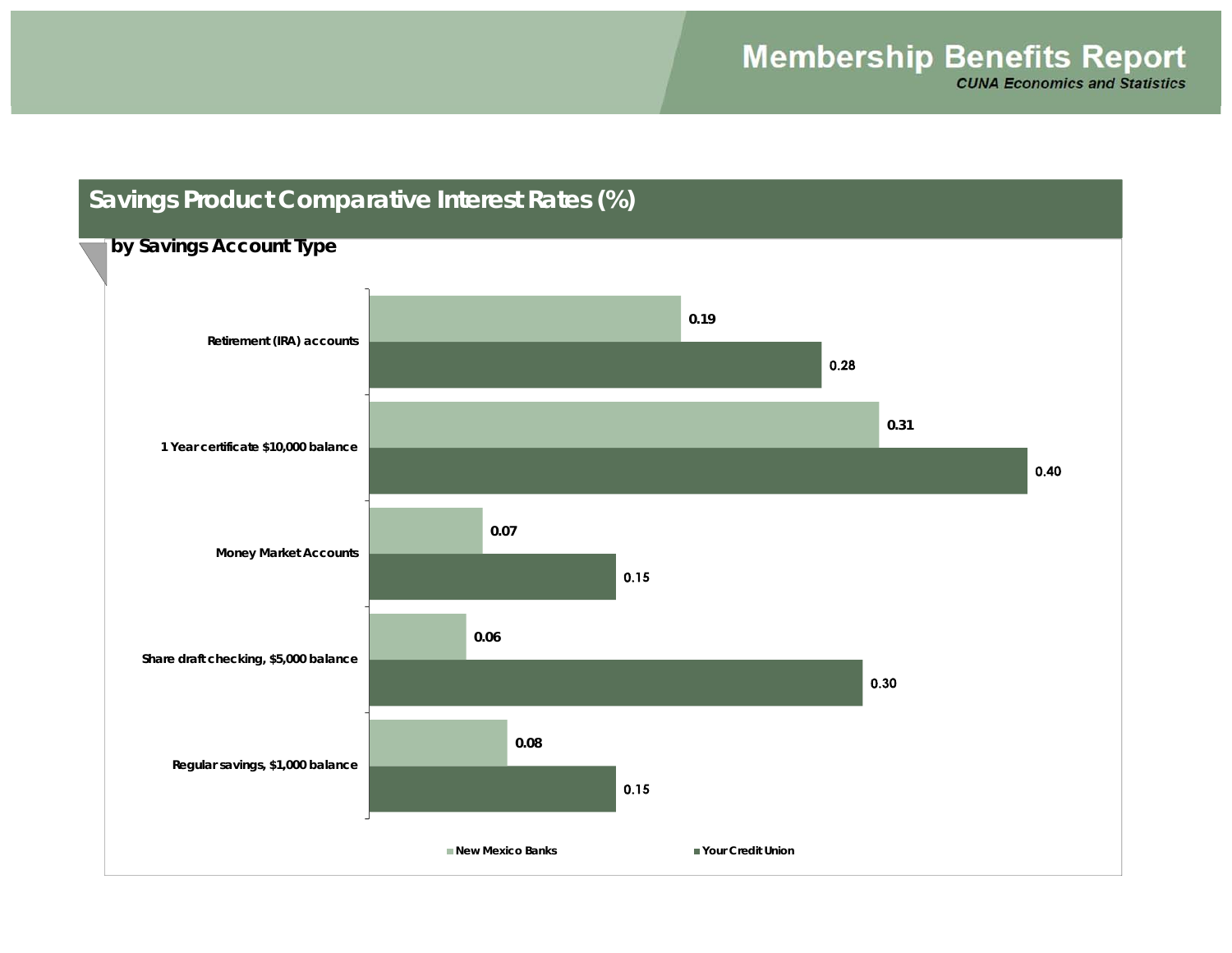## **Membership Benefits Report**

**CUNA Economics and Statistics** 

### **Comparative Fees**

#### **by Type**

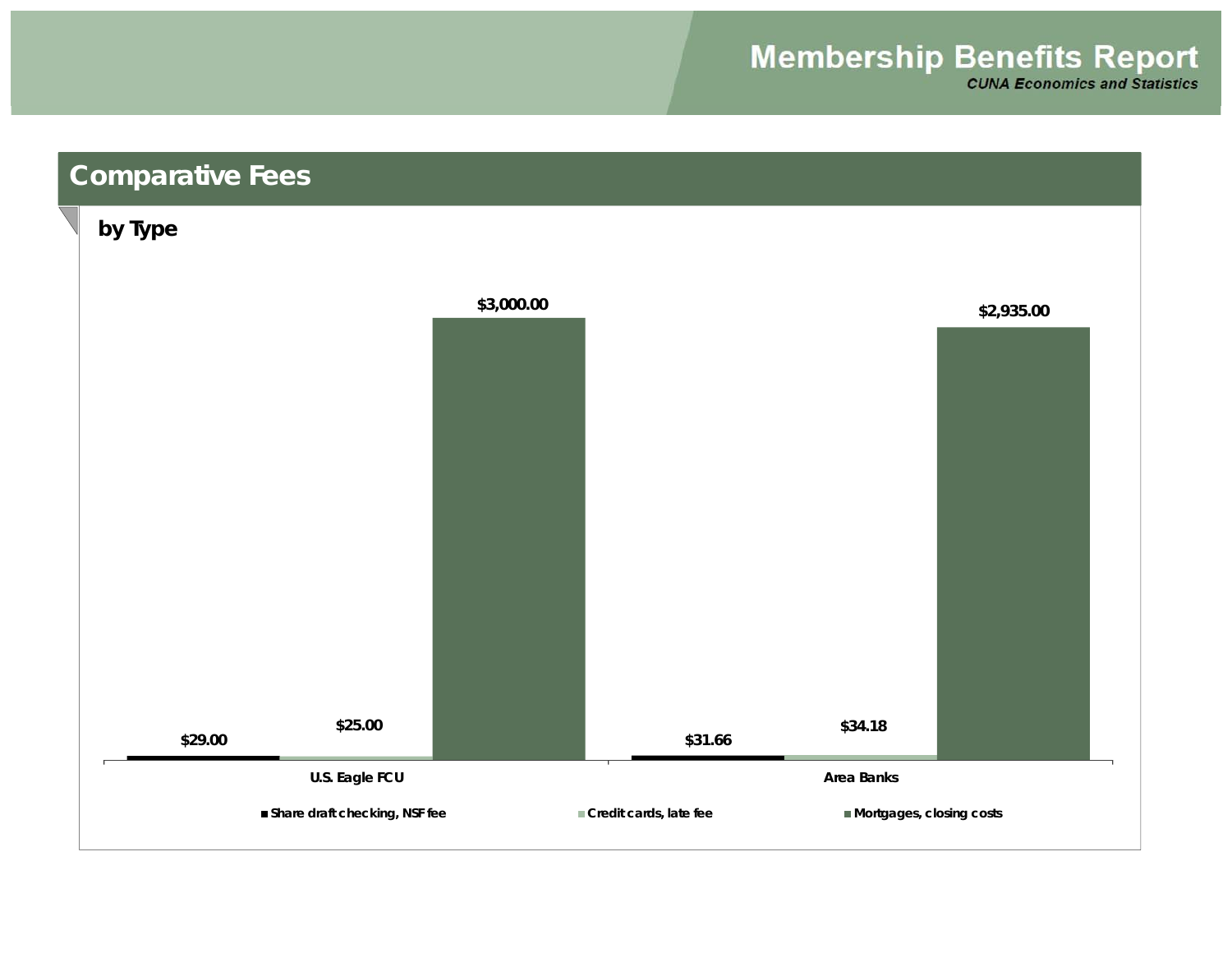#### **Interest Rates at U.S. Eagle FCU**

#### **Banking Institutions in New Mexico and**

| Loan Products                              | Rate at your<br>Credit Union (%) * | <b>Average Rate</b><br>at Banks (%) * | <b>Rate Difference</b><br>vs. Banks (%) |
|--------------------------------------------|------------------------------------|---------------------------------------|-----------------------------------------|
| 60-month new car (A paper)                 | 2.69                               | 4.78                                  | $-2.09$                                 |
| 48-month used car (A paper)                | 2.69                               | 5.27                                  | $-2.58$                                 |
| Unsecured Ioan (A paper)                   | 11.90                              | 10.54                                 | 1.36                                    |
| 5-year adjustable rate 1st mortgage, 0 pts | 3.13                               | 3.50                                  | $-0.38$                                 |
| 15-year fixed rate 1st mortgage, 0 pts     | 3.63                               | 3.56                                  | 0.07                                    |
| 30-year fixed rate 1st mortgage, 0 pts     | 4.25                               | 4.16                                  | 0.09                                    |
| Home equity / 2nd mtg, 80% LTV 0 pts       | 5.25                               | 5.42                                  | $-0.17$                                 |
| Credit card - classic                      | 9.90                               | 16.43                                 | $-6.53$                                 |
| Credit card - platinum                     | 6.90                               | 11.50                                 | $-4.60$                                 |
| <b>Savings Products</b>                    |                                    |                                       |                                         |
| Regular savings, \$1,000 balance           | 0.15                               | 0.08                                  | 0.07                                    |
| Share draft checking, \$5,000 balance      | 0.30                               | 0.06                                  | 0.24                                    |
| <b>Money Market Accounts</b>               | 0.15                               | 0.07                                  | 0.08                                    |
| 1 Year certificate \$10,000 balance        | 0.40                               | 0.31                                  | 0.09                                    |
| Retirement (IRA) accounts                  | 0.28                               | 0.19                                  | 0.09                                    |
| Fee Income                                 |                                    |                                       |                                         |
| Share draft checking, NSF fee              | \$29.00                            | \$31.66                               | $-$ \$2.66                              |
| Credit cards, late fee                     | \$25.00                            | \$34.18                               | $-$ \$9.18                              |
| Mortgages, closing costs                   | \$3,000.00                         | \$2,935.00                            | \$65.00                                 |

\*Rates and fees as of 8/7/2017. Credit union rates provided by individual credit union, bank rates provided by Datatrac.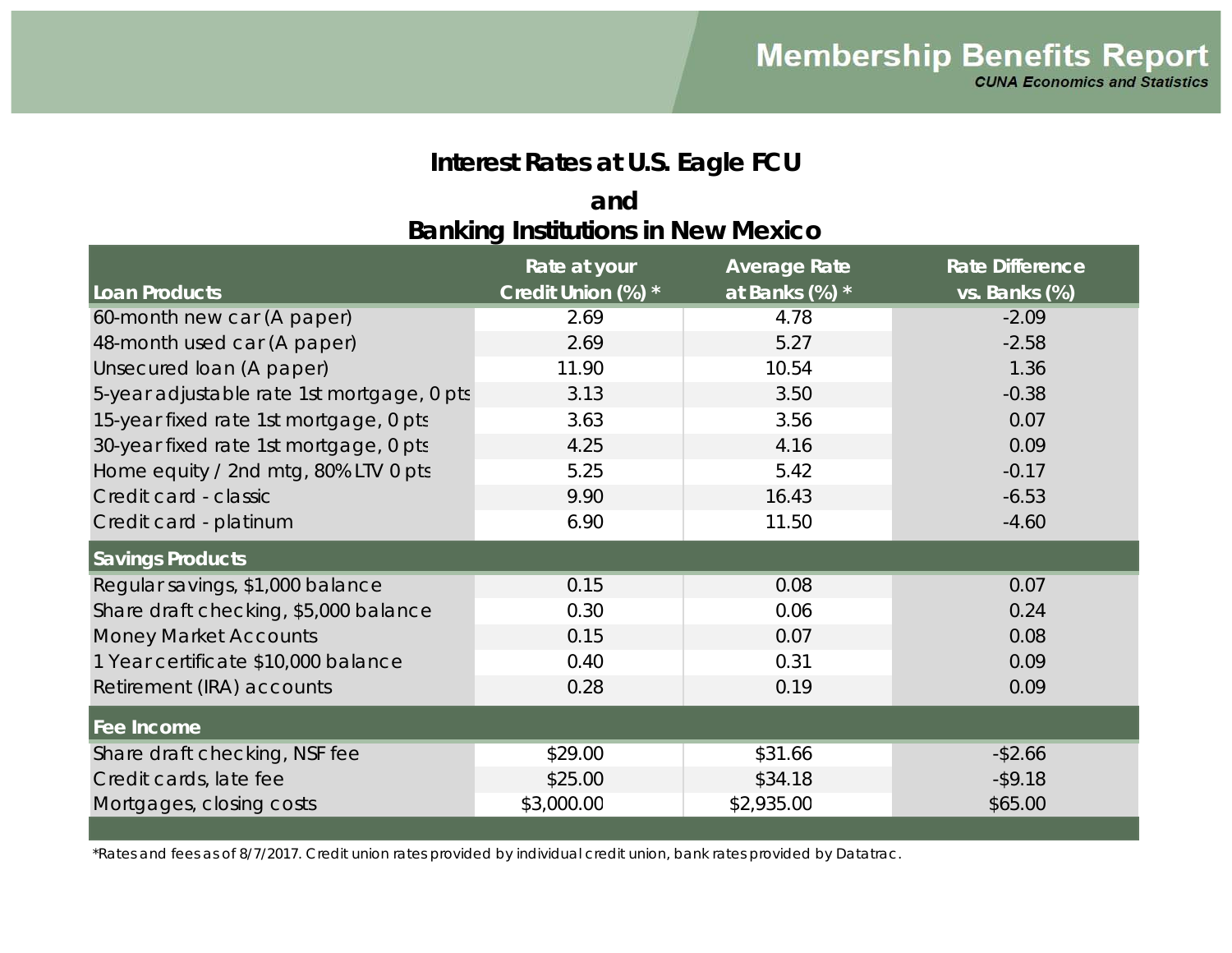**CUNA Economics and Statistics** 

#### **Your Credit Union's Total Loan Rate Benefits**

#### **Compared to Banking Institutions in Your State**

#### **by Loan Type**

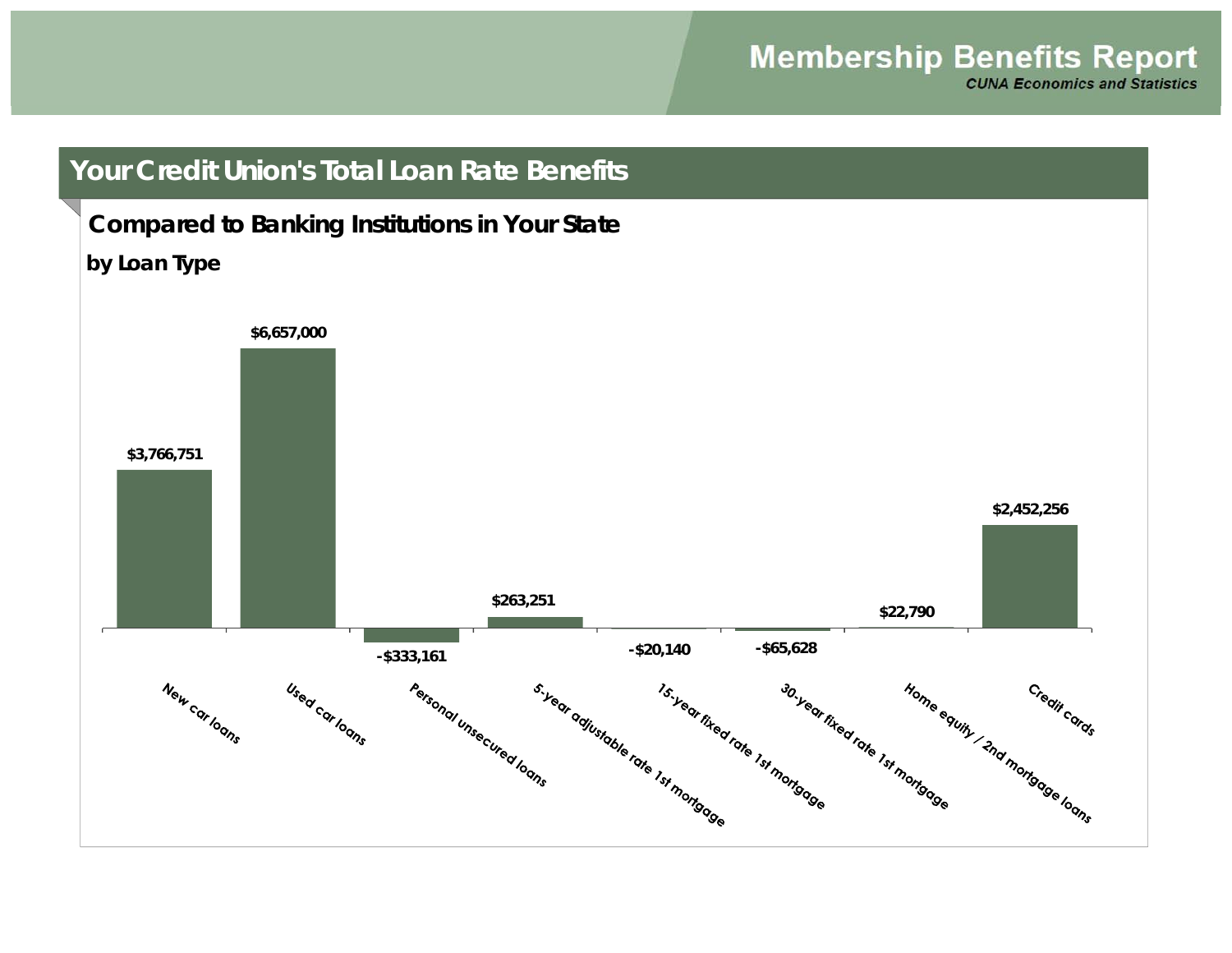## **Your Credit Union's Total Savings Dividend Benefits**

#### **Compared to Banking Institutions in Your State by Account Type**

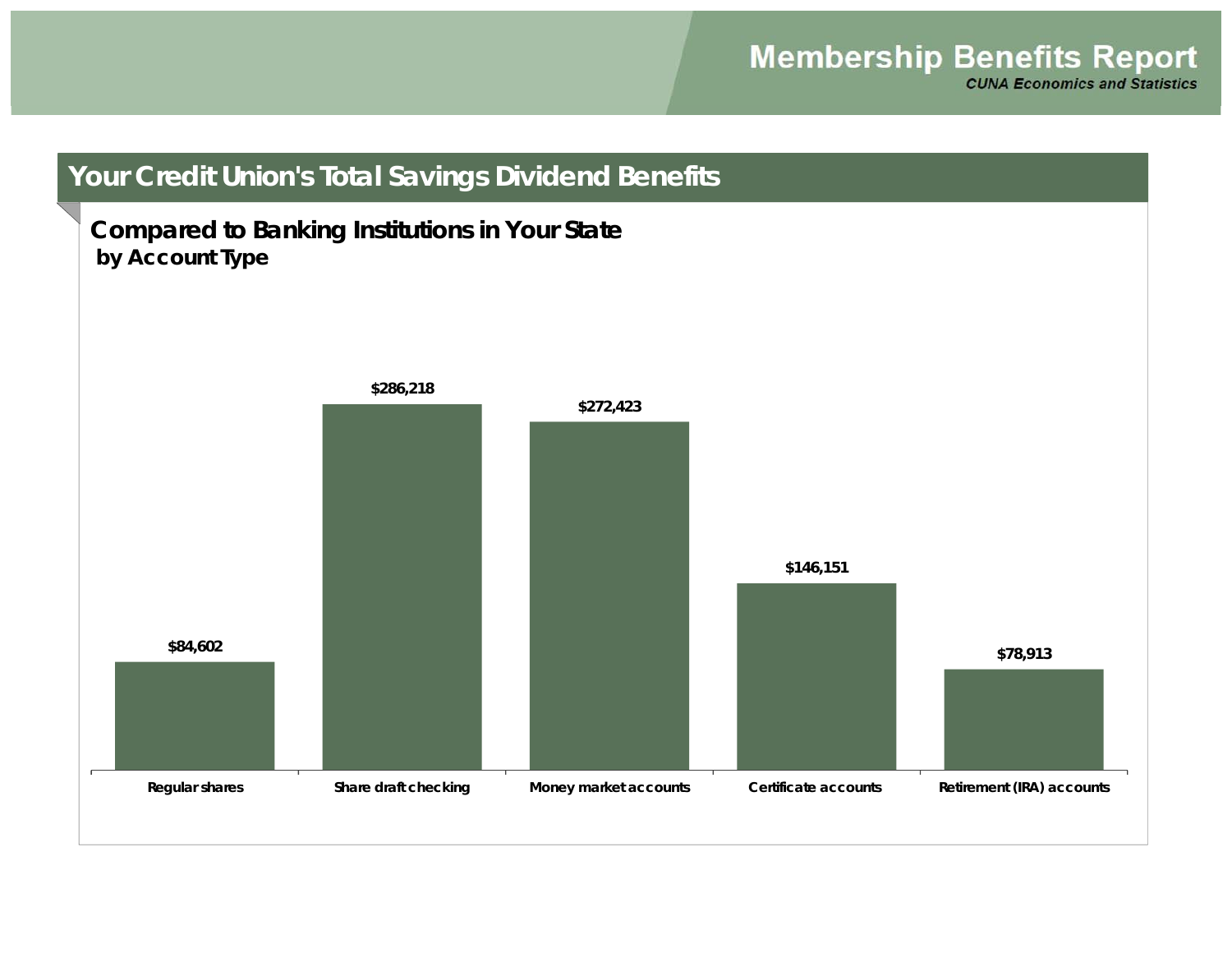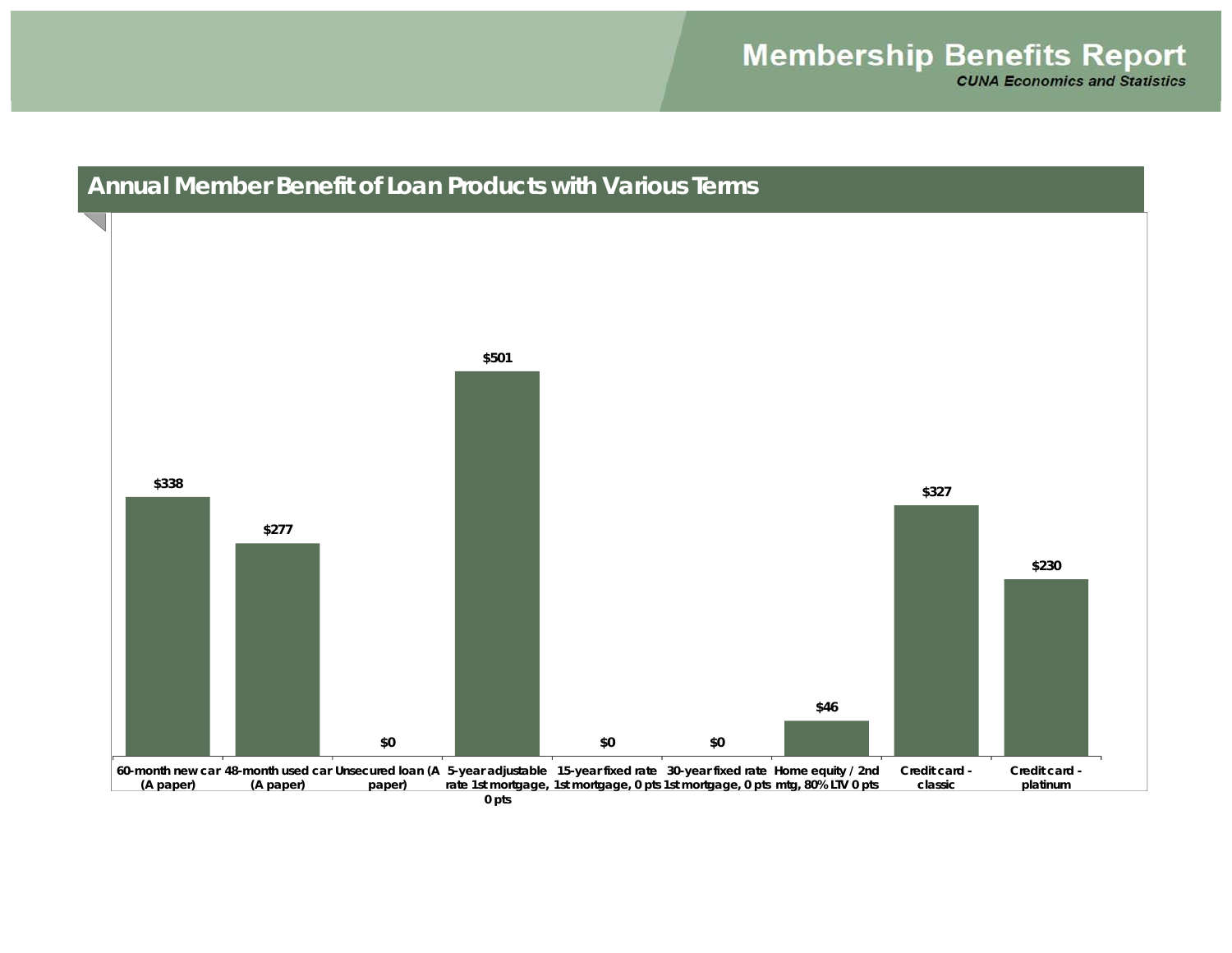#### **Annual Member Benefit on Savings Products with Various Terms**



Savings terms include:

Regular Savings: \$1,000 balance; Share Draft Checking: \$5,000; Money Market Accounts: \$5,000 balance; 1-Yr Certificates: \$10,000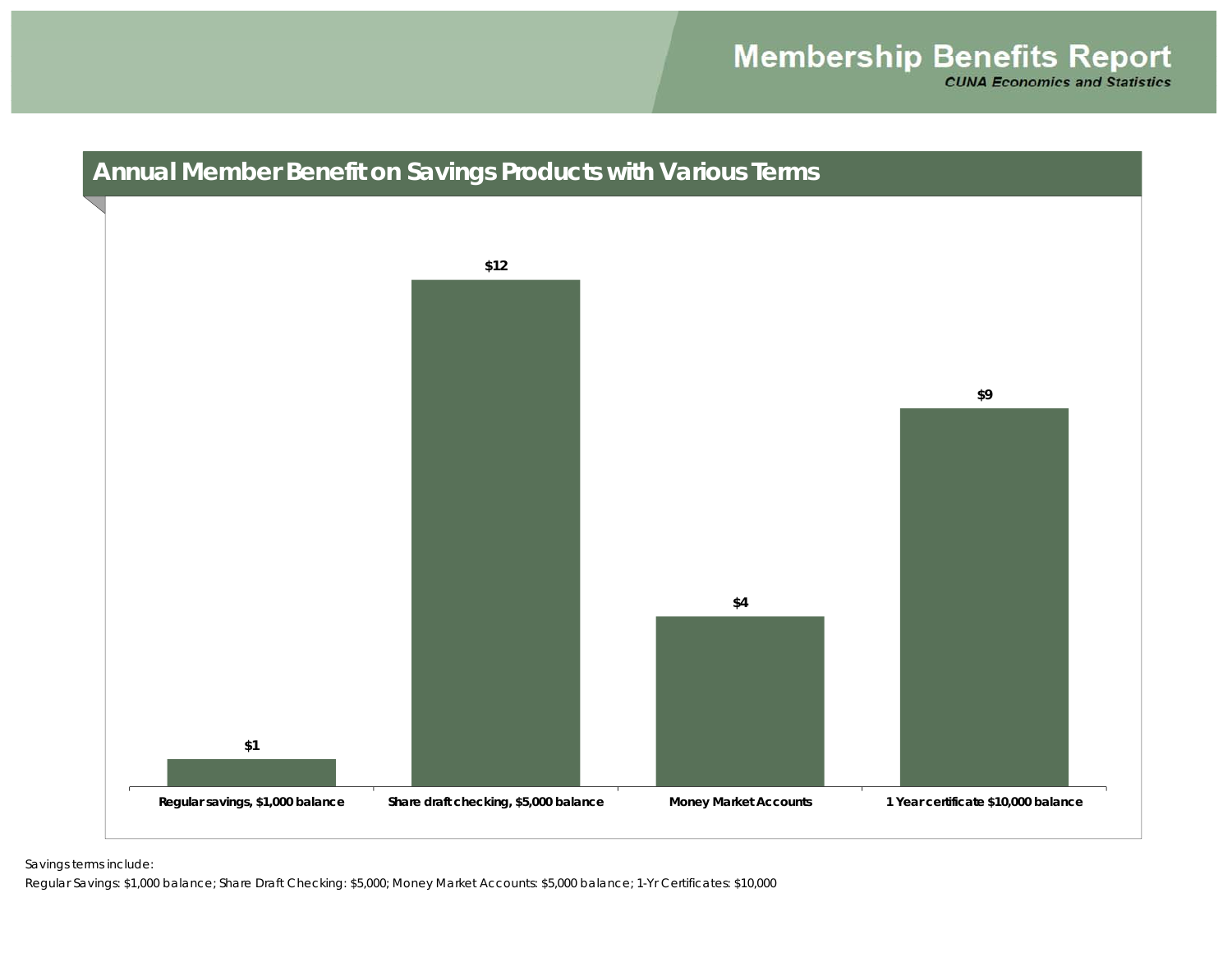#### **Estimated Financial Benefits for U.S. Eagle FCU**

|                                                                                                  | Avg. Balance     | Rate<br><b>Difference</b> | <b>Financial Benefit</b> |
|--------------------------------------------------------------------------------------------------|------------------|---------------------------|--------------------------|
|                                                                                                  | at Your          | vs. New Mexico            | to Your                  |
| Loans                                                                                            | Credit Union (1) | Banks (%) (2)             | <b>Members</b>           |
| New car loans                                                                                    | 180,572,930      | $-2.09$                   | \$3,766,751              |
| Used car loans                                                                                   | 258,123,293      | $-2.58$                   | \$6,657,000              |
| Personal unsecured loans                                                                         | 24,479,116       | 1.36                      | $-$ \$333,161            |
| 5-year adjustable rate 1st mortgage                                                              | 69,459,372       | $-0.38$                   | \$263,251                |
| 15-year fixed rate 1st mortgage                                                                  | 30,059,066       | 0.07                      | $-$20,140$               |
| 30-year fixed rate 1st mortgage                                                                  | 74,577,322       | 0.09                      | $-$ \$65,628             |
| Home equity / 2nd mortgage loans                                                                 | 13,729,184       | $-0.17$                   | \$22,790                 |
| Credit cards                                                                                     | 40,549,911       | $-6.53$                   | \$2,452,256              |
| Interest rebates                                                                                 |                  |                           | \$0                      |
| Total CU member benefits arising from lower interest rates on loan products:                     |                  |                           | \$12,743,120             |
| Savings                                                                                          |                  |                           |                          |
| Regular shares                                                                                   | 128,185,332      | 0.07                      | \$84,602                 |
| Share draft checking                                                                             | 118,762,716      | 0.24                      | \$286,218                |
| Money market accounts                                                                            | 336,324,913      | 0.08                      | \$272,423                |
| Certificate accounts                                                                             | 162,390,413      | 0.09                      | \$146,151                |
| Retirement (IRA) accounts                                                                        | 92,295,906       | 0.09                      | \$78,913                 |
| Bonus dividends in period                                                                        |                  |                           | \$1,500,000              |
| Total CU member benefit arising from higher interest rates on savings products:                  | \$2,368,308      |                           |                          |
| Fee Income                                                                                       |                  |                           |                          |
| Total CU member benefit arising from fewer/lower fees:                                           |                  |                           | \$491,518                |
|                                                                                                  |                  |                           |                          |
| Total CU member benefit arising from interest rates on loan and savings products and lower fees: | \$15,602,946     |                           |                          |
|                                                                                                  |                  |                           |                          |
| Total CU member benefit / member:                                                                | \$188            |                           |                          |
| Total CU member benefit / member household:                                                      | \$356            |                           |                          |
|                                                                                                  |                  |                           |                          |

#### **Source: Informa Research Services, NCUA, and CUNA**

(1) Average balance as of June 2017 and June 2016 according to the NCUA call report.

(2) Rates and fees as of 8/7/2017. Credit union rates provided by individual credit union, bank rates provided by Datatrac.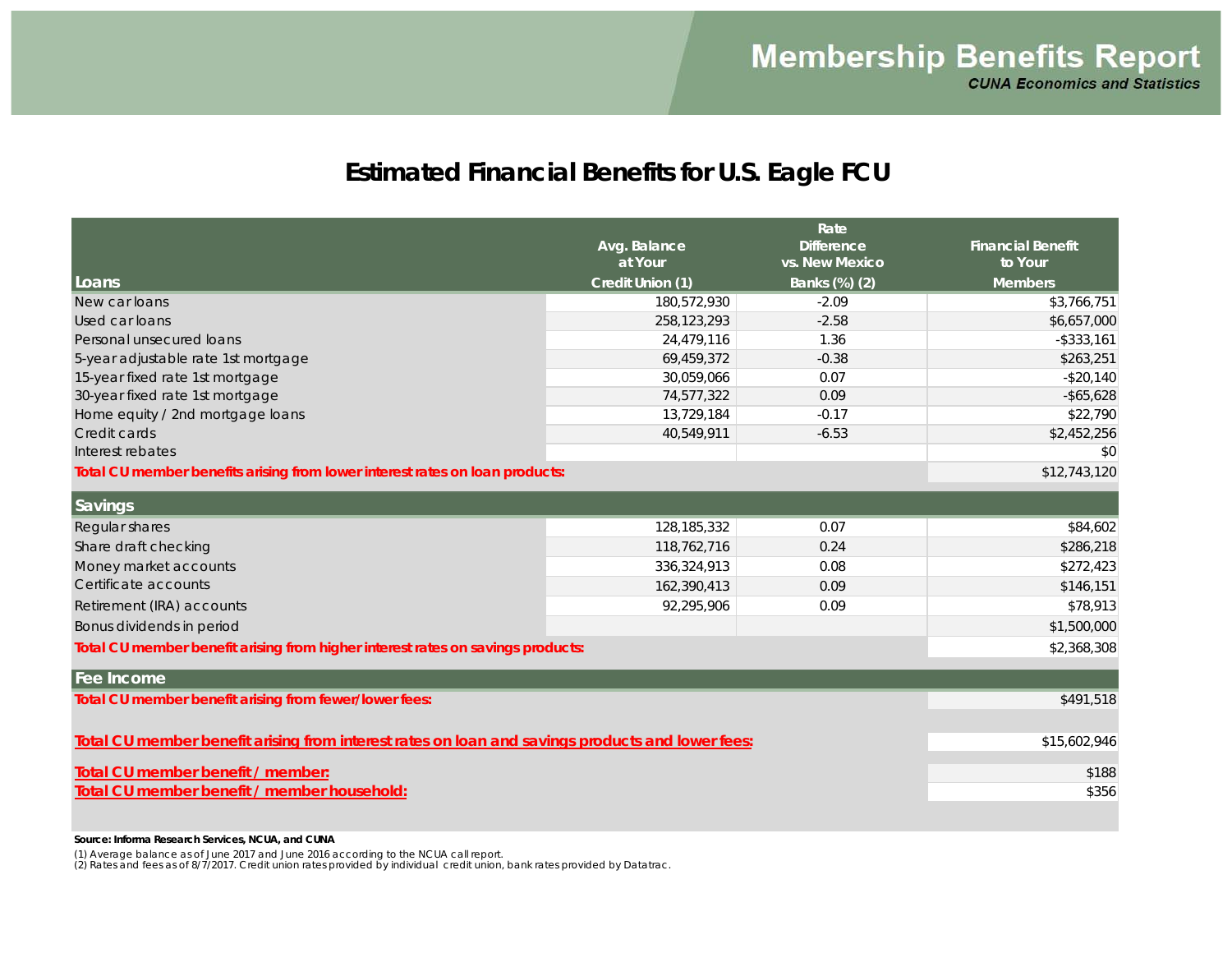Certificate of Excellence

*is hereby granted to:*

# **U.S. Eagle FCU**

*The Credit Union National Association has determined that U.S. Eagle FCU provided \$15,602,946 in direct financial benefits to its 83,160 members during the twelve months ending in June 2017. These benefits are equivalent to approximately \$356 per member household.*

*U.S. Eagle FCU provided loyal high-use member households \$1,110 in direct financial benefits.*

*Credit unions generally provide financial benefits to members by charging less for loans, paying more on deposits and charging fewer/lower fees compared to banking institutions.*